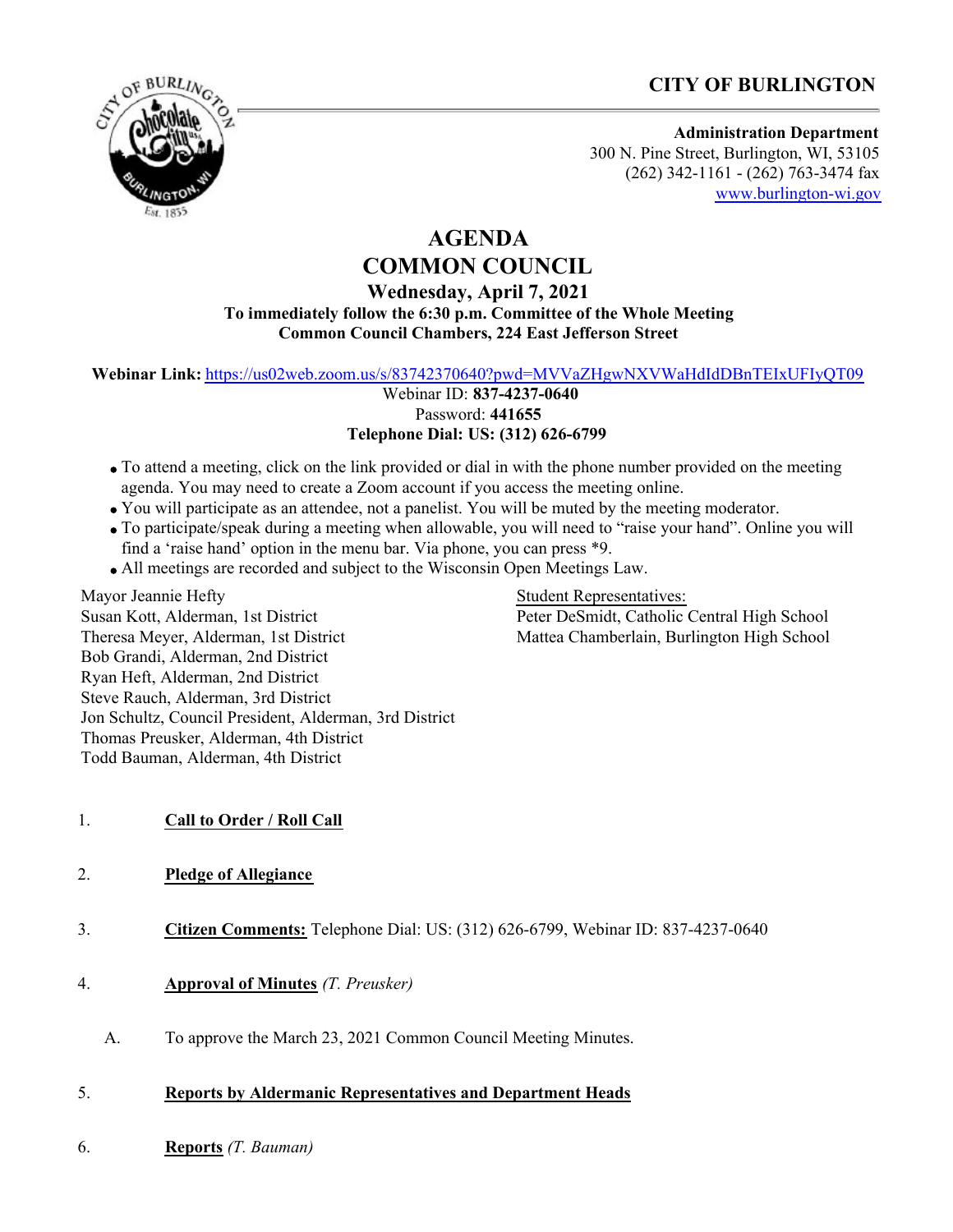A. To approve Reports 1 - 2 as submitted.

## 7. **Payment of Prepaids and Vouchers** *(S. Kott)*

A. To approve the Prepaids and Vouchers list for bills accrued through April 7, 2021:

| Total Prepaid:       | 181,020.27                 |
|----------------------|----------------------------|
| Total Vouchers:      | 145,008.87                 |
| Wire Payments        | $\parallel$ \$1,995,038.21 |
| <b>Scrand Total:</b> | $\$\,2,321,067.35$         |

### 8. **Special Events** *(T. Meyer)*

A. To approve the Special Event Applications submitted for the following events: BCC Kid's Fisheree, Burlington Jamboree, Loop Day, and Juneteenth Celebration.

# 9. **PUBLIC HEARINGS:** None.

## 10. **RESOLUTIONS:**

- A. **Resolution 5068(64)** To approve an Engagement Agreement with Organization Development Consultants (ODC) to implement the Mayor's Task Force on racism, social injustice, diversity and inclusion in the amount of \$10,500. *(B. Grandi)*
- B. **Resolution 5076(72)** To approve a contract with Ayres Associates, Inc. to perform an Echo Lake Hydrosurvey and Sediment Sampling (Pre-Dredging Investigation) for the not-to-exceed amount of \$18,900.00. *(R. Heft)*
- C. **Resolution 5077(73)** To approve the purchase of various water meters at a not-to-exceed cost of \$112,045.00 for the Water Utility. *(S. Rauch)*
- D. **Resolution 5078(74)** To approve the purchase of a new patrol truck body for the City of Burlington Department of Public Works from Olson Trailer and Body, LLC in the amount of \$103,136.00. *(J. Schultz)*
- E. **Resolution 5079(75)** To approve a Revolving Loan Fund (RLF) Grant in the amount of \$10,000 and Loan in the amount of \$100,000 to The Enlightened Living Center, LLC for a total not-to-exceed amount of \$110,000. *(T. Preusker)*
- F. **Resolution 5080(76)** Initial Resolution Authorizing General Obligation Refunding Bonds in an Amount Not to Exceed \$3,735,000.

**Resolution 5083(79) -** Initial Resolution Authorizing General Obligation Bonds in an Amount Not to Exceed \$1,580,000 for Street Improvement Projects.

**Resolution 5084(80) -** Initial Resolution Authorizing General Obligation Bonds in an Amount Not to